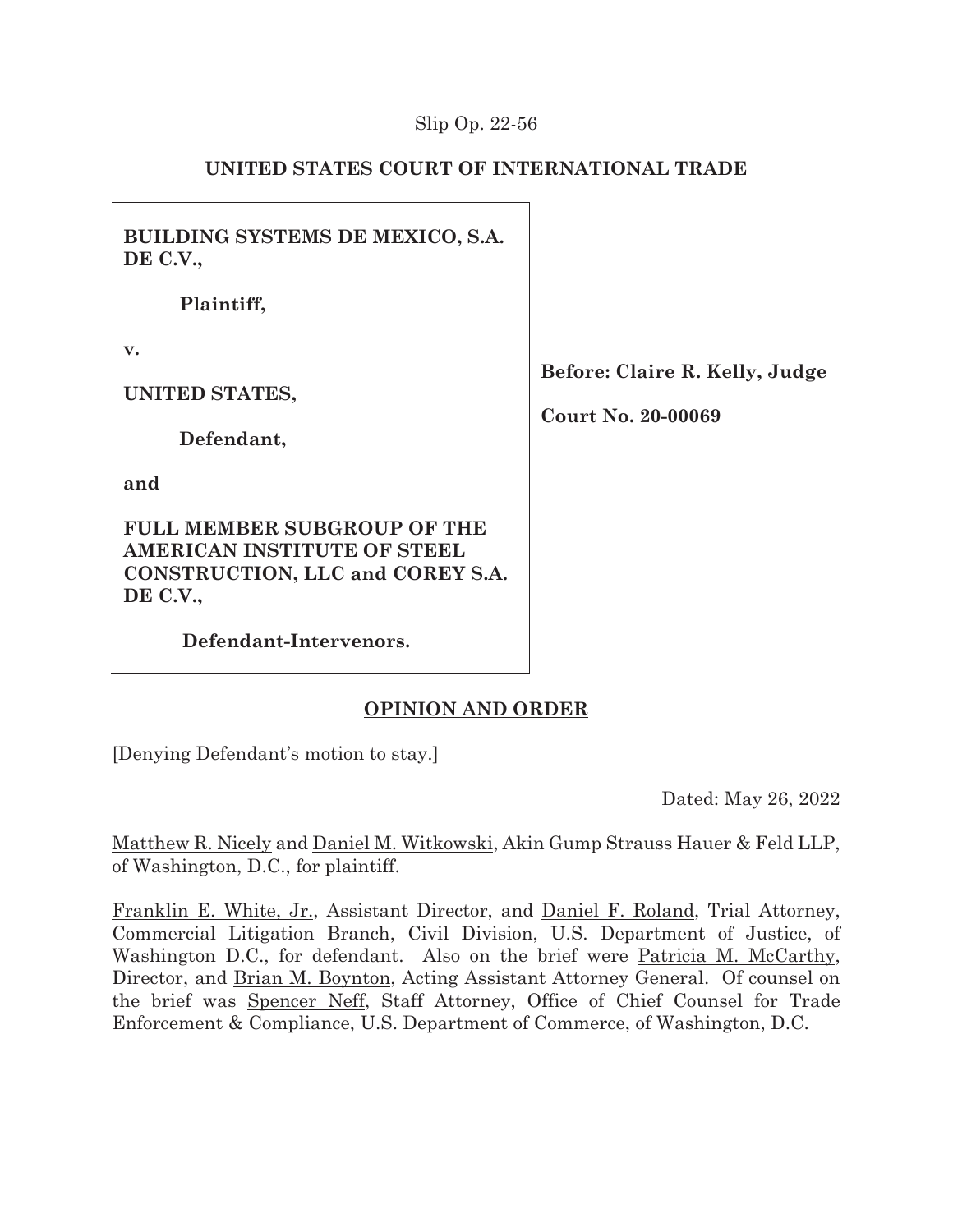Kelly, Judge: Before the court is Defendant United States' motion, brought pursuant to Rules 1 and 7 of the United States Court of International Trade, to stay proceedings in this case pending a decision by the U.S. Court of Appeals for the Federal Circuit ("Court of Appeals") in Full Member Subgroup of the Am. Inst. of Steel Constr., LLC v. United States, No. 2022-1176 (Fed. Cir.) ("Full Member" Appeal"). Def.'s Mot. to Stay Proceedings, Apr. 29, 2022, ECF No. 96 ("Def. Mot."). Defendant-Intervenor Full Member Subgroup of the American Institute of Steel Construction, LLC ("AISC") consents to the motion.<sup>1</sup> <u>Id.</u> at 2. Plaintiff, Building Systems de Mexico, S.A. de C.V. ("BSM") opposes the motion. Resp. in Opp'n to Mot. to Stay, May 16, 2022, ECF No. 97 ("Pl. Opp."). For the following reasons, the court denies the motion to stay proceedings.

#### **BACKGROUND**

On January 30, 2020, the U.S. Department of Commerce ("Commerce") determined that imports of certain fabricated structural steel ("FSS") from Mexico were being, or were likely to be, sold in the United States at less than fair value ("LTFV"), and its investigation yielded weighted-average dumping margins of 8.47 and 0.00 percent for BSM and Corey, respectively. See Certain [FSS] from Mexico, 85 Fed. Reg. 5,390, 5,392 (Dep't Commerce Jan. 30, 2020) (final determination of sales at [LTFV]). BSM challenged Commerce's determination in this Court pursuant to

<sup>&</sup>lt;sup>1</sup> The other Defendant-Intervenor, Corey S.A. de C.V. ("Corey"), does not oppose the motion. Def. Mot. at 2.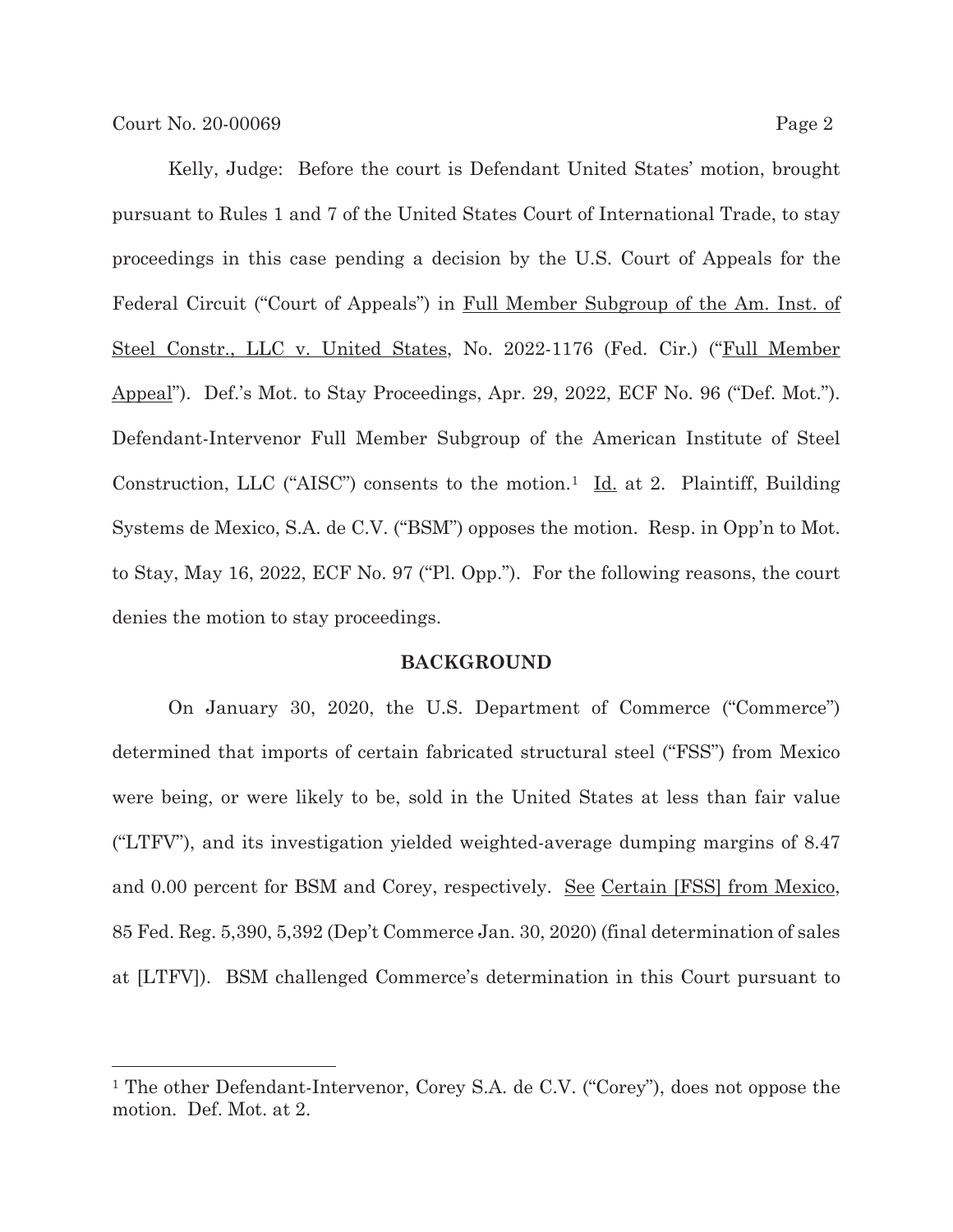section  $516A(a)(2)(B)(i)$  of the Tariff Act of 1930, as amended, 19 U.S.C. § 1516a(a)(2)(B)(i) (2012), which permits interested parties to challenge Commerce's final determinations pursuant to 19 U.S.C. § 1673d that a product is or is likely to be sold in the United States at LTFV.<sup>2</sup> See Summons, Mar. 30, 2020, ECF No. 1; Compl., Mar. 30, 2020, ECF No. 6; <u>see also</u> [BSM's] R. 56.2 Mot. for J. on Agency R., Feb. 23, 2021, ECF No. 60 ("Mot. for J. on Agency R."). BSM asserted numerous deficiencies in the final results of Commerce's LTFV investigation into FSS from Mexico, including deficiencies in Commerce's calculation of BSM's constructed value profit rate, Commerce's application of adverse facts available, Commerce's determination to use the purchase order date or sales order acknowledgment date as the date of sale for purposes of currency conversion, and Commerce's calculation of BSM's constructed export price. [BSM's] Non-Confidential Memo. in Supp. of [Mot. for J. on Agency R.], 9–45, Feb. 23, 2021, ECF No. 60. On March 21, 2022, this court remanded Commerce's LTFV determination for further consideration or explanation. See Bldg. Sys. de Mexico, S.A. de C.V. v. United States, 46 CIT \_\_, Slip Op. 22-25 (Mar. 21, 2022) ("BSM II"). The remand results from Commerce are due on June 20, 2022. Id.

On March 20, 2020, prior to this court's remand of Commerce's LTFV determination, the International Trade Commission ("ITC") reached a final negative

<sup>2</sup> Further references to the Tariff Act of 1930 are to the relevant section of the U.S. Code.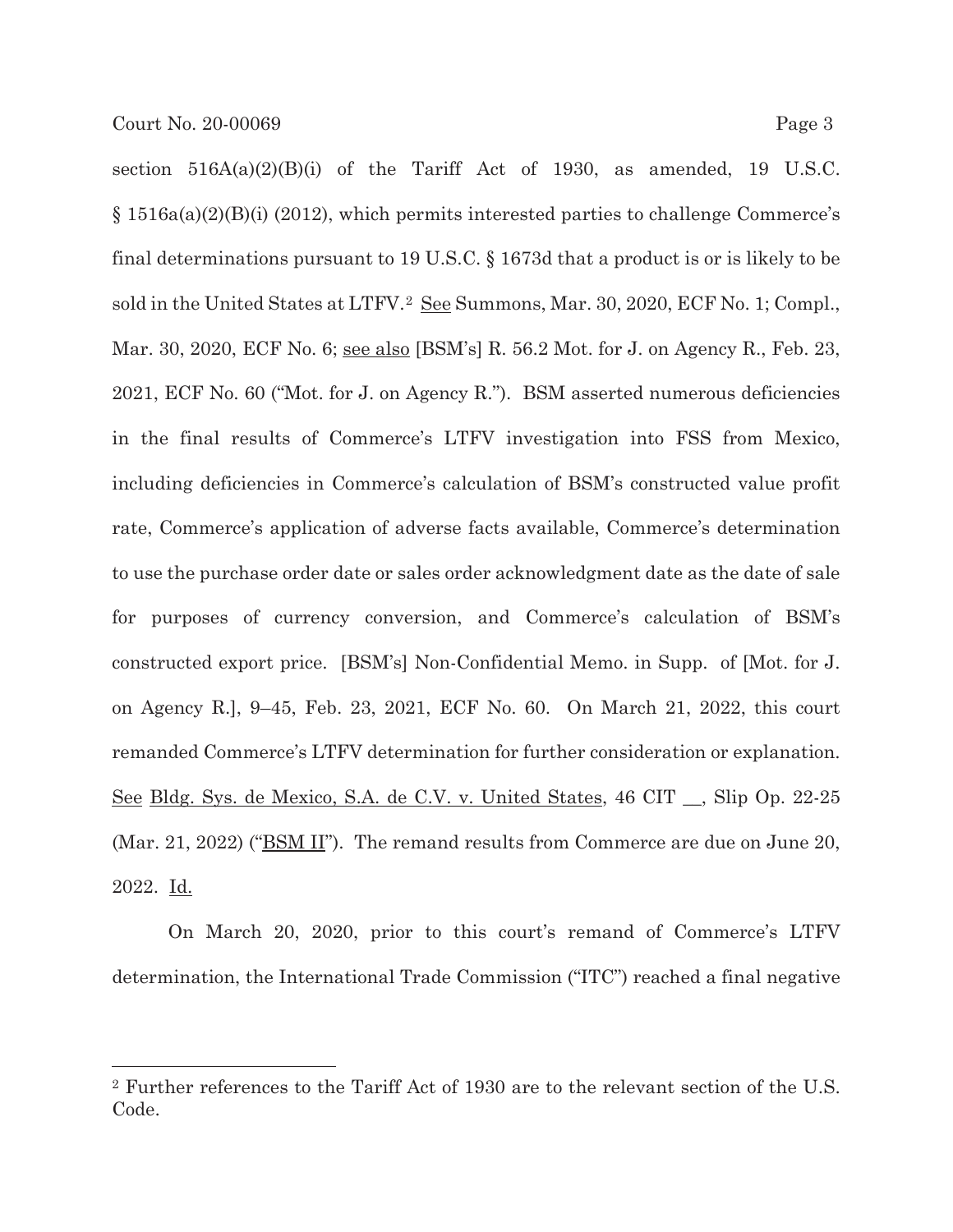determination in its investigation into whether imports of FSS from Mexico cause (or represent a threat of) material injury to the domestic industry. [FSS] from Canada, China & Mexico, 85 Fed. Reg. 16,129 (USITC Mar. 20, 2020). AISC challenged the ITC's negative injury determination, and this Court sustained the ITC's findings. See Full Member Subgroup of Am. Inst. of Steel Constr., LLC v. United States, 45 CIT  $\_,\_\_$ , 547 F. Supp. 3d 1211, 1233 (2021). AISC appealed that decision to the Court of Appeals. See Full Member Appeal. The appeal is pending; briefing is ongoing, and oral argument has not been scheduled.

#### **JURISDICTION AND STANDARD OF REVIEW**

This Court has jurisdiction pursuant to 19 U.S.C.  $\S$  1516a(a)(2)(B)(i) and 28 U.S.C. § 1581(c), which grant the court authority to review actions contesting a final affirmative LTFV determination in an antidumping investigation. "[T]he power to stay proceedings is incidental to the power inherent in every court to control the disposition of the causes on its docket with economy of time and effort for itself, for counsel, and for litigants." Landis v. North American Co., 299 U.S. 248, 254 (1936). Although the decision to grant or deny a stay rests within the court's sound discretion, courts must weigh and maintain an even balance between competing interests when deciding whether a stay is appropriate. <u>See id.</u> at 254–55; <u>see also Cherokee Nation</u> of Oklahoma v. United States, 124 F.3d 1413, 1416 (Fed. Cir. 1997).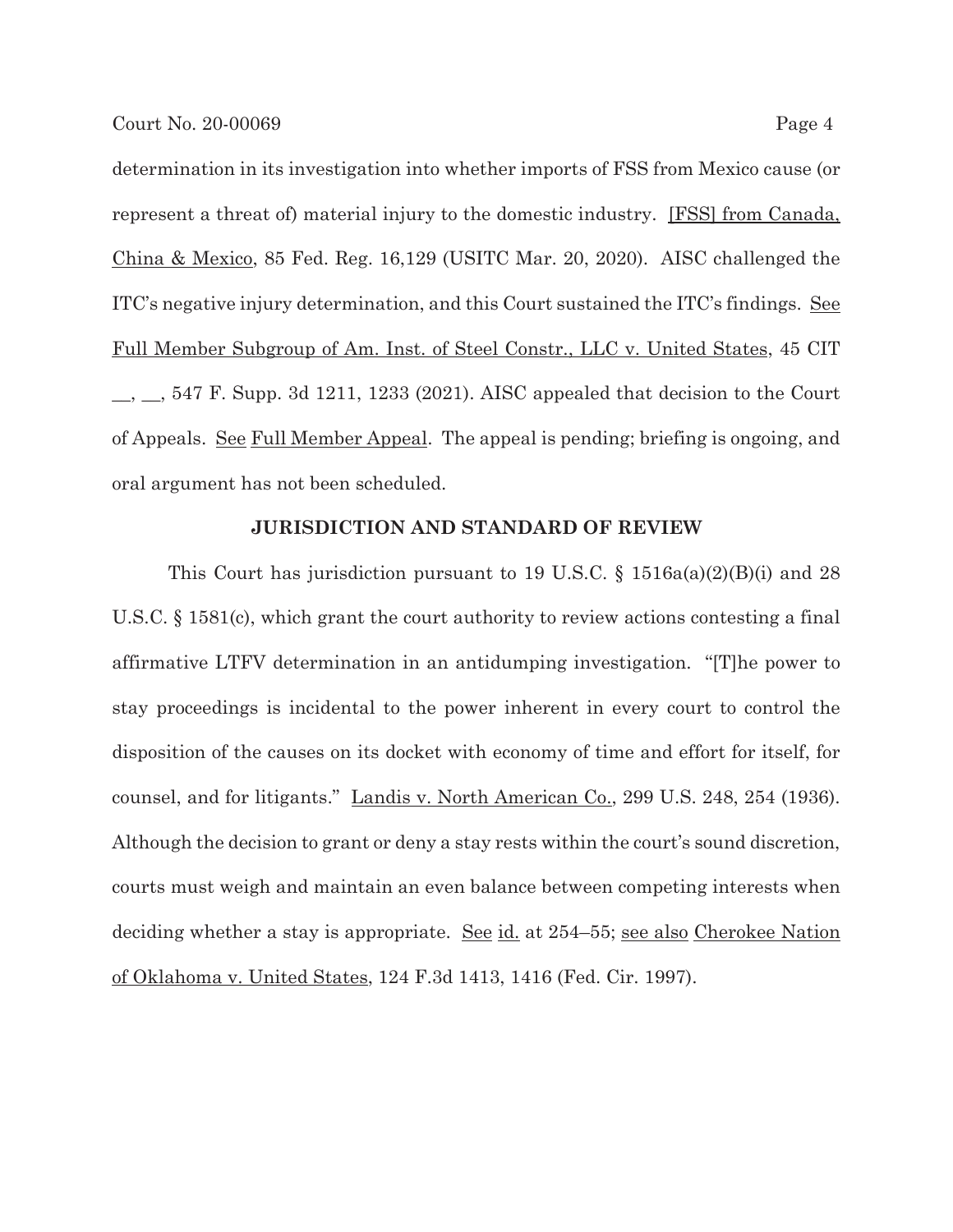#### **DISCUSSION**

 Defendant argues that the court should stay this case pending a determination in the Full Member Appeal because "if the Federal Circuit affirms this Court's decision sustaining the ITC's negative injury determination and that judgment becomes final, Commerce will no longer need to complete the remand redetermination ordered in this case." Def. Mot. at 5. Defendant notes the resources that will be expended by Commerce, the parties, and the Court in conducting the remand, and any challenges to the remand. <u>Id.</u> Defendant contends that there is no risk of harm to BSM because this court sustained the ITC's determination and the NAFTA panel is unlikely to reverse the ITC any time soon. Id. at 5–6. Defendant also argues that the stay requested here is of a limited duration (as opposed to the more extended stay previously requested by AISC and denied by the Court). Id. at 6; Building Systems de Mexico, S.A. de C.V. v. United States, 44 CIT \_\_, \_\_, 463 F. Supp. 3d 1344, 1349 (2020) ("BSM I"). BSM responds that the potential harm it confronts as a result of a stay is the same it confronted in AISC's earlier request for a stay, namely being subjected to a dumping order, paying cash deposits (at all or at a higher rate than needed), and potentially being subjected to an administrative review when it might not otherwise be subject to the antidumping order, depending on the outcome of this case. Pl. Opp. at 3 (citing  $\underline{BSM I}$ , 463 F. Supp. 3d at 1348).

A stay is not appropriate in this case. This court has already concluded that Commerce's calculation of BSM's constructed value profit rate, Commerce's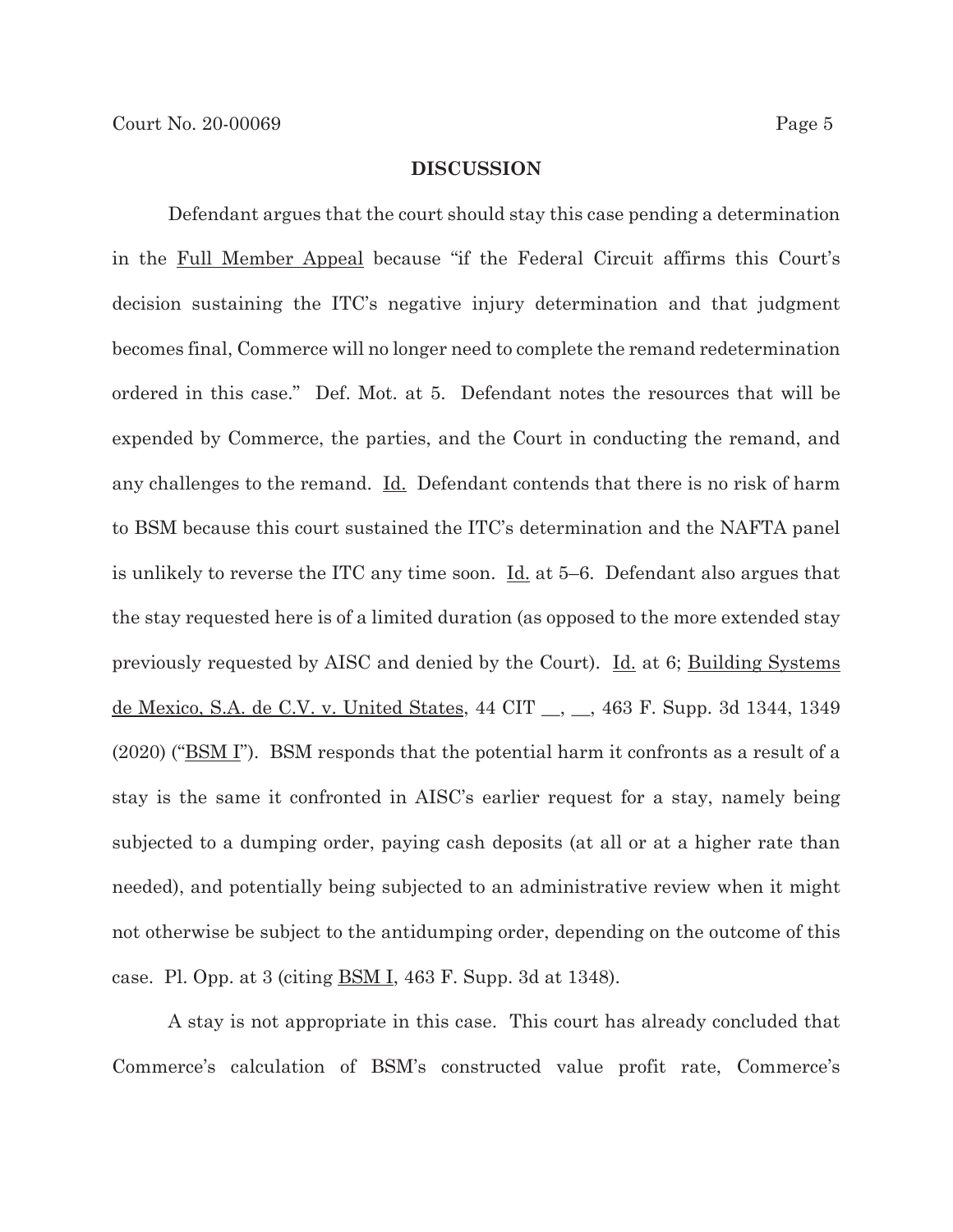application of adverse facts available, Commerce's determination to use the purchase order date or sales order acknowledgment date as the date of sale for purposes of currency conversion, and Commerce's calculation of BSM's constructed export price are all unsupported by substantial evidence. **BSM II** at  $8-12$ ,  $14-16$ ,  $17-18$ ,  $20-22$ , 24–26. Although it is too early to tell, it is not outside of the realm of possibility that BSM could achieve a zero or a de minimis rate and be excluded from any potential antidumping order. It is also possible Commerce will assign a rate to BSM lower than that originally found. Either possibility would significantly lower the burdens on BSM (the former possibly obviating the need to participate in an administrative review).

Although the Court will not rely upon a harm that is merely speculative to defeat a request for a stay, because of the proceedings in this case thus far, the harm to BSM is not speculative. BSM (as well as Defendant, Defendant-Intervenor and this Court) have already expended considerable resources briefing, arguing, and analyzing the issues in this case. BSM successfully challenged as unsupported by substantial evidence four Commerce determinations that form the basis of Commerce's finding of dumping. Id. A stay would significantly devalue BSM's investment in its challenge to Commerce's finding of dumping necessary for an order to issue. Should the ITC reverse course, BSM would be able to pursue its challenge; however, it would have to do so after an order had issued. BSM would have to pay cash deposits at the rate currently established by Commerce, which has already been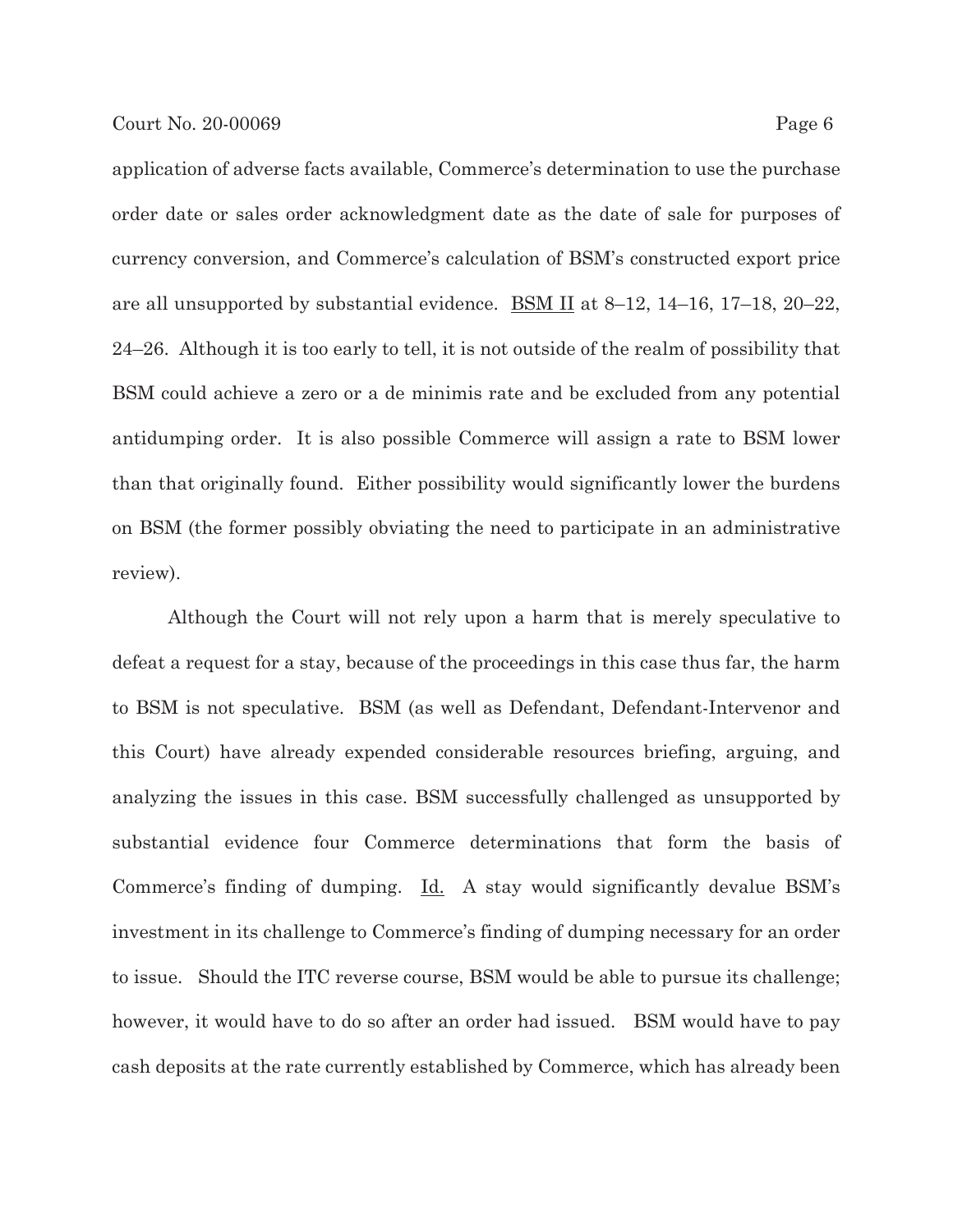determined to be unsupported by substantial evidence. Id. BSM would likely have to participate in an administrative review.3

The burdens BSM faces distinguish this case from those cited by the Defendant. See Deacero S.A.P.I. de C.V. v. United States, Slip Op. 15-87, 2015 WL 4909618 (Ct. Int'l Trade Aug. 17, 2015) (finding the mere assertion of delay and inefficiency insufficient to defeat a stay); RHI Refractories Liaoning Co. v. United States, 35 CIT 407, 412, 774 F. Supp. 2d 1280, 1285 (2011) (neither defendant nor defendant-intervenor identified any harm that would result from stay); NTN Bearing Corp. of Am. v. United States, 36 C.I.T. 846, 850 (2012) (defendant failed to identify any harm that would result from stay).

Likewise, the Court finds Diamond Sawblades, cited by Defendant, favors Plaintiff's position. See Def. Mot. at 6 (citing Diamond Sawblades Mfrs. Coal. v. United States, 34 CIT 404, 407 (2010)). In Diamond Sawblades, plaintiff sought a stay, to which the defendant and the defendant-intervenors consented, pending the appeal of a negative ITC determination to this Court. See Consent Mot. to Stay Proceedings, Diamond Sawblades Mfs. Coal. v. United States, Court No. 06-cv-00246- RKM (CIT Oct. 4, 2006), ECF No. 27; see also Diamond Sawblades, 34 CIT at 404.

<sup>&</sup>lt;sup>3</sup> "Each year during the anniversary month of the publication of an antidumping  $\dots$ order, a domestic interested party or an interested party . . . may request in writing that the Secretary conduct an administrative review under section  $751(a)(1)$  of the Act of specified individual exporters or producers covered by an order . . . if the requesting person states why the person desires the Secretary to review those particular exporters or producers." 19 C.F.R. § 351.213.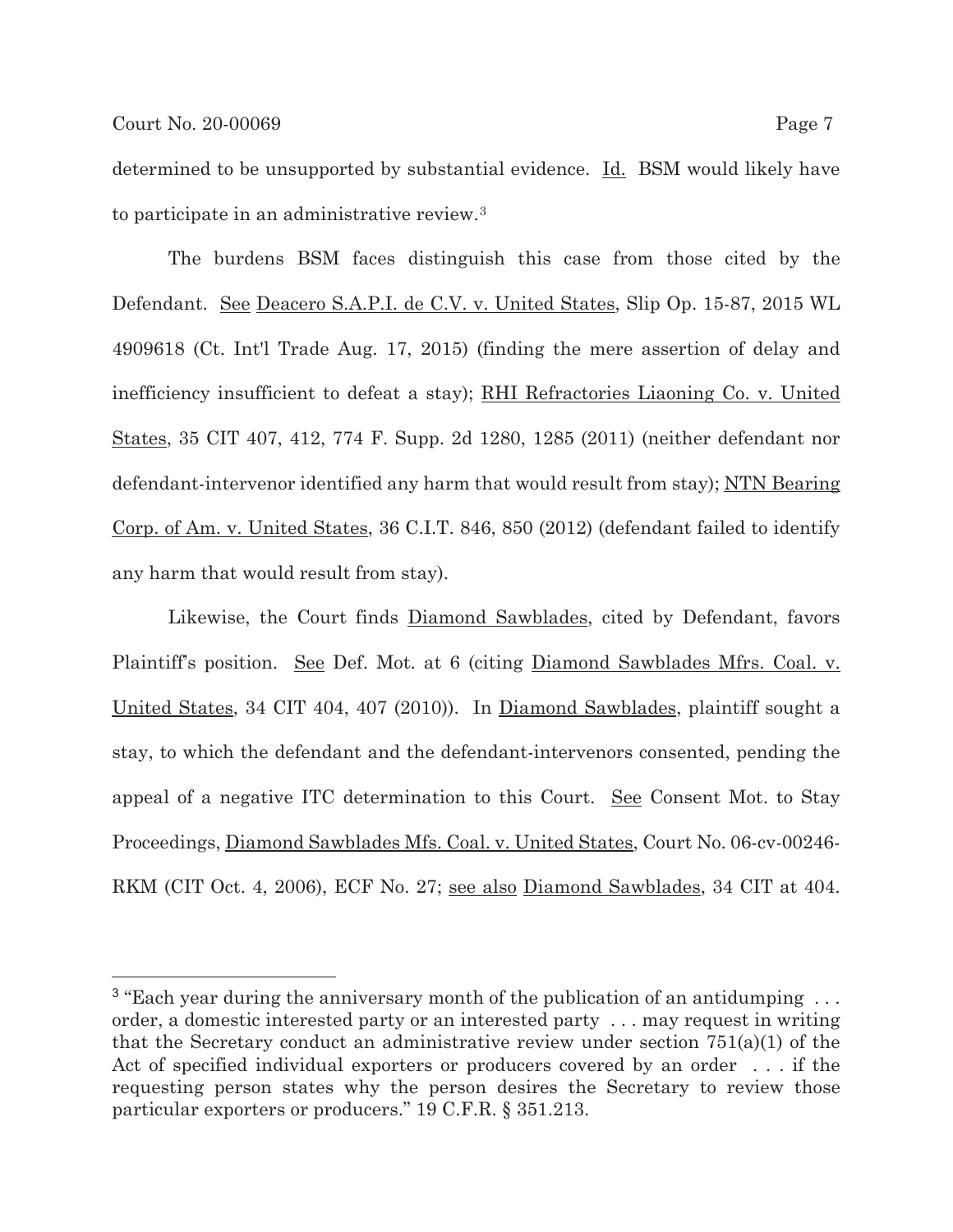This Court remanded the negative injury determination to the ITC, which then reversed its determination and found injury. Diamond Sawblades, 34 CIT at 405. The Court sustained the injury finding, with an antidumping order issuing subsequently.  $\underline{Id}$ . The CIT had not begun to hear the appeal of the Commerce determination at the time of the request for a stay. <u>See id.</u> After the ITC reversed course and this Court sustained, the plaintiff sought to lift the stay in order to challenge the Commerce determinations in hopes of obtaining higher rates. Id. This Court denied the motion to lift the stay concluding, "the current challenges to the estimated dumping margins set forth in Final Results are essentially over [the] rate of antidumping duties that the importers will ultimately pay, but the suit now awaiting a decision at the Federal Circuit will establish conclusively whether antidumping duties should be paid at all." Id. at 407.

Thus, the Court in Diamond Sawblades acknowledged the significance of a challenge that might defeat an order altogether, which is exactly what BSM seeks to do in this case.4 Moreover, this case is already under way with a remand having issued, as opposed to Diamond Sawblades, where the Plaintiff itself sought a stay prior to resolution of its initial challenge, see Diamond Sawblades, Court No. 06-cv-00246-RKM, got the stay, and then sought to lift the stay prior to the resolution of

<sup>4</sup> Because the plaintiff in Diamond Sawblades was the domestic industry, its challenge to Commerce's determination was that the rates were too low. Diamond Sawblades, 34 CIT at 405. Here, BSM seeks a lower rate or to eliminate its rate altogether, which would defeat any antidumping order with respect to BSM.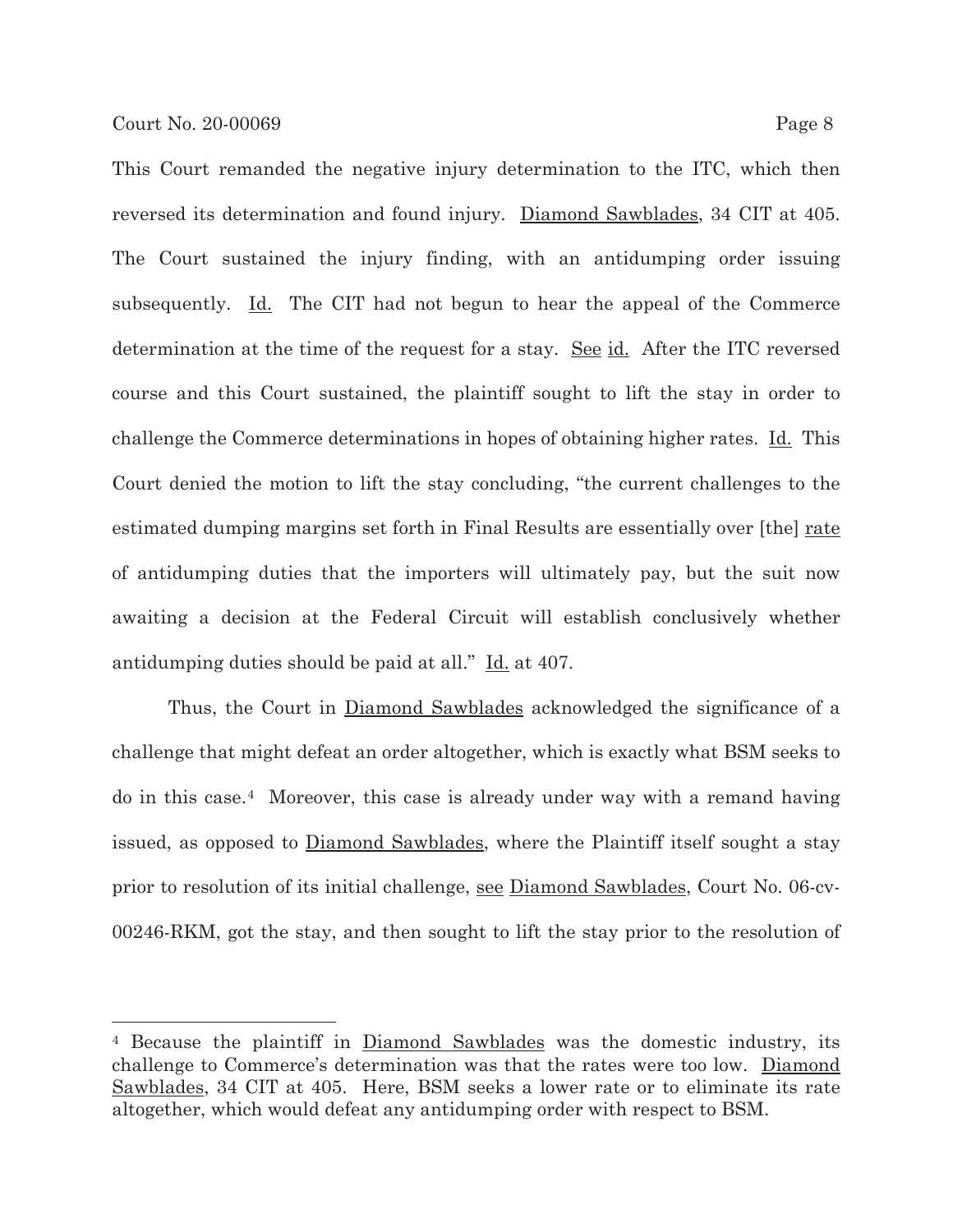the corresponding ITC challenge. Diamond Sawblades, 34 CIT at 405. Finally, Diamond Sawblades illustrates the risk to BSM. If the ITC ultimately reverses itself, and an antidumping duty order issues, BSM will be required to pay cash deposits and possibly submit to an administrative review, all while waiting to conclude this litigation in which it seeks to obviate the need for compliance with any such order.<sup>5</sup>

The ITC's and Commerce's determinations in a dumping case normally proceed on parallel tracks with determination from both being necessary for issuance of an antidumping duty order. See 19 U.S.C. §1673. Awaiting decisions of the Court of Appeals will always alleviate the burdens on the parties and this Court, but the possible mootness that might result from a Court of Appeals decision is not enough in this case to pause this litigation given the harm the plaintiff confronts if the Court of Appeals reverses. See Giorgio Foods, Inc. v. United States, 37 C.I.T. 152, 154–55 (2013) (denying stay sought to await further clarification by Court of Appeals). It would be unfair to use BSM's and its affiliates' success in the ITC, and in this Court, as a reason to delay its resolution of its challenge to the Commerce determination given the harm that BSM would suffer as a result of a reversal by the Court of Appeals.

<sup>5</sup> Conversely, in Diamond Sawblades, the result of the plaintiff's challenge to Commerce's LTFV determination could only have resulted in a change in rate, not the elimination of the need to comply with the antidumping order altogether. Id. at 407.